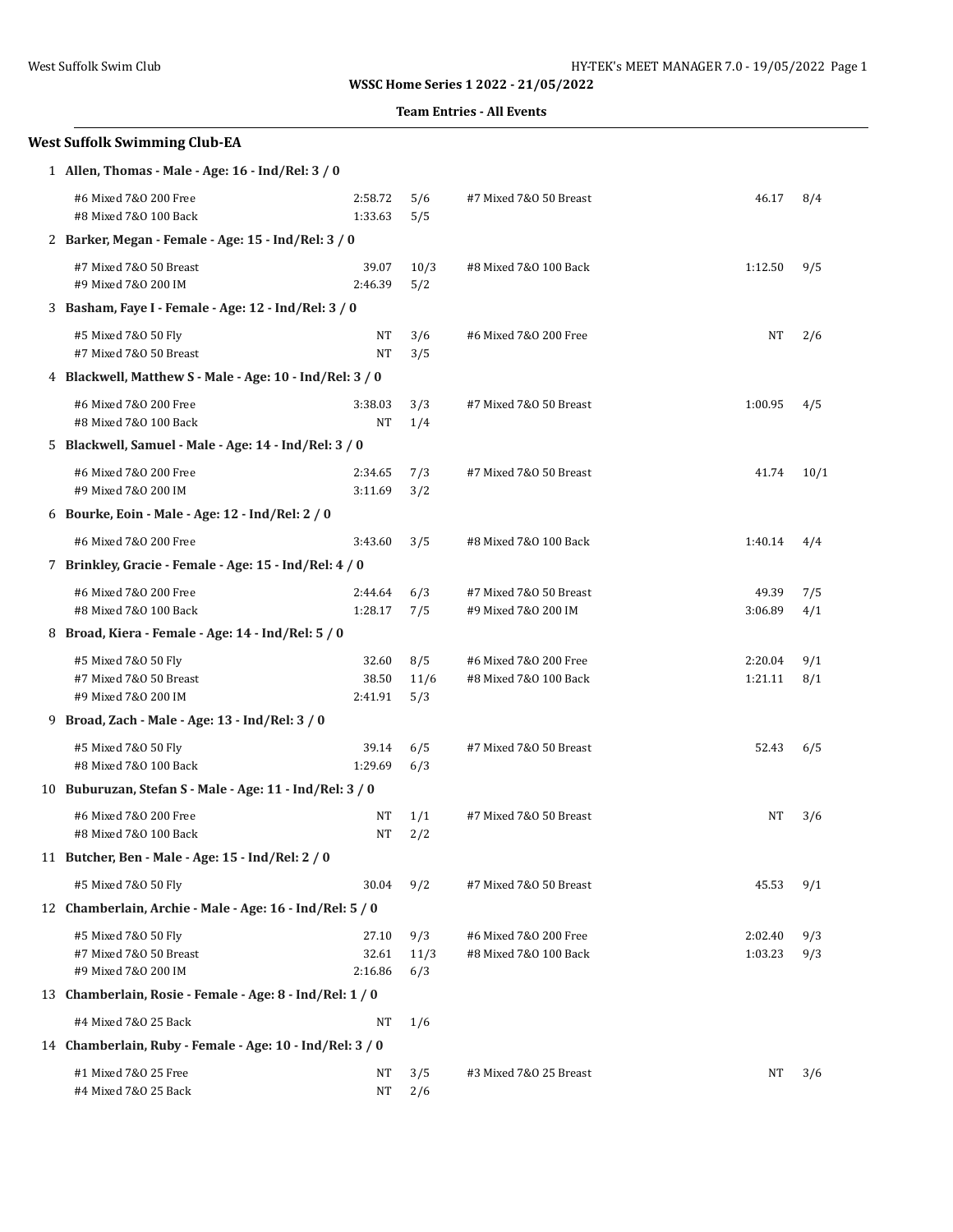### **Team Entries - All Events**

### **West Suffolk Swimming Club-EA**

| 15 Chamberlain, Samuel - Male - Age: 13 - Ind/Rel: 5 / 0                            |                           |                    |                                                |                    |            |
|-------------------------------------------------------------------------------------|---------------------------|--------------------|------------------------------------------------|--------------------|------------|
| #5 Mixed 7&0 50 Fly<br>#7 Mixed 7&0 50 Breast<br>#9 Mixed 7&0 200 IM                | 32.00<br>42.10<br>2:39.00 | 9/1<br>10/6<br>6/6 | #6 Mixed 7&0 200 Free<br>#8 Mixed 7&0 100 Back | 2:24.37<br>1:18.08 | 8/4<br>9/6 |
| 16 Clark, Alice - Female - Age: 17 - Ind/Rel: 2 / 0                                 |                           |                    |                                                |                    |            |
| #5 Mixed 7&0 50 Fly                                                                 | 31.20                     | 9/5                | #7 Mixed 7&0 50 Breast                         | 37.10              | 11/2       |
| 17 Clement, India - Female - Age: 10 - Ind/Rel: 5 / 0                               |                           |                    |                                                |                    |            |
| #5 Mixed 7&0 50 Fly<br>#7 Mixed 7&0 50 Breast<br>#9 Mixed 7&0 200 IM                | 42.82<br>49.73<br>3:14.88 | 5/6<br>7/1<br>3/1  | #6 Mixed 7&0 200 Free<br>#8 Mixed 7&0 100 Back | 2:53.76<br>1:30.31 | 5/5<br>6/4 |
| 18 Cole, Freddie J - Male - Age: 12 - Ind/Rel: 2 / 0                                |                           |                    |                                                |                    |            |
| #6 Mixed 7&0 200 Free<br>19 Creasy, Charlotte A - Female - Age: 14 - Ind/Rel: 5 / 0 | 3:28.09                   | 4/2                | #8 Mixed 7&0 100 Back                          | 1:48.67            | 4/5        |
| #5 Mixed 7&0 50 Fly                                                                 | 35.20                     | 7/4                | #6 Mixed 7&0 200 Free                          | 2:43.52            | 7/5        |
| #7 Mixed 7&0 50 Breast<br>#9 Mixed 7&0 200 IM                                       | 45.70<br>3:03.19          | 9/6<br>4/5         | #8 Mixed 7&0 100 Back                          | 1:20.24            | 8/2        |
| 20 Cugno, Sophia - Female - Age: 14 - Ind/Rel: 3 / 0                                |                           |                    |                                                |                    |            |
| #5 Mixed 7&0 50 Fly<br>#8 Mixed 7&0 100 Back                                        | 37.17<br>NT               | 7/6<br>3/5         | #6 Mixed 7&0 200 Free                          | 2:47.55            | 6/4        |
| 21 Cutting, Emily - Female - Age: 17 - Ind/Rel: 3 / 0                               |                           |                    |                                                |                    |            |
| #5 Mixed 7&0 50 Fly<br>#8 Mixed 7&0 100 Back                                        | 32.60<br>1:08.65          | 8/2<br>9/2         | #6 Mixed 7&0 200 Free                          | 2:23.20            | 8/3        |
| 22 Dockerill, Abbie - Female - Age: 9 - Ind/Rel: 3 / 0                              |                           |                    |                                                |                    |            |
| #1 Mixed 7&0 25 Free<br>#4 Mixed 7&0 25 Back                                        | NT<br>NT                  | 1/4<br>1/5         | #3 Mixed 7&0 25 Breast                         | NT                 | 1/2        |
| 23 Dockerill, Chloe L - Female - Age: 14 - Ind/Rel: 4 / 0                           |                           |                    |                                                |                    |            |
| #5 Mixed 7&0 50 Fly<br>#7 Mixed 7&0 50 Breast                                       | 35.50<br>44.46            | 7/5<br>9/5         | #6 Mixed 7&0 200 Free<br>#9 Mixed 7&0 200 IM   | 2:49.63<br>3:11.56 | 6/5<br>3/4 |
| 24 Duffin, Isabella M - Female - Age: 12 - Ind/Rel: 5 / 0                           |                           |                    |                                                |                    |            |
| #5 Mixed 7&0 50 Fly<br>#7 Mixed 7&0 50 Breast<br>#9 Mixed 7&0 200 IM                | 45.97<br>58.71<br>4:12.69 | 4/2<br>5/6<br>2/6  | #6 Mixed 7&0 200 Free<br>#8 Mixed 7&0 100 Back | 3:37.29<br>1:37.41 | 4/6<br>4/3 |
| 25 Edwards, Neoma - Female - Age: 10 - Ind/Rel: 4 / 0                               |                           |                    |                                                |                    |            |
| #1 Mixed 7&0 25 Free<br>#5 Mixed 7&0 50 Fly                                         | NT<br>NT                  | 2/5<br>1/2         | #4 Mixed 7&0 25 Back<br>#7 Mixed 7&0 50 Breast | NT<br>NT           | 1/4<br>1/2 |
| 26 Ellis, Minnie - Female - Age: 12 - Ind/Rel: 2 / 0                                |                           |                    |                                                |                    |            |
| #5 Mixed 7&0 50 Fly                                                                 | NT                        | 3/1                | #8 Mixed 7&0 100 Back                          | NT                 | 2/3        |
| 27 Everett, George S - Male - Age: 13 - Ind/Rel: 3 / 0                              |                           |                    |                                                |                    |            |
| #6 Mixed 7&0 200 Free<br>#9 Mixed 7&0 200 IM                                        | 2:49.84<br>3:01.52        | 6/1<br>4/2         | #8 Mixed 7&0 100 Back                          | 1:27.41            | 7/2        |
| 28 Everett, James J - Male - Age: 11 - Ind/Rel: 3 / 0                               |                           |                    |                                                |                    |            |
| #5 Mixed 7&0 50 Fly<br>#8 Mixed 7&0 100 Back                                        | NT<br>$1:52.63$ $4/1$     | 2/4                | #7 Mixed 7&0 50 Breast                         | 1:09.68            | 4/6        |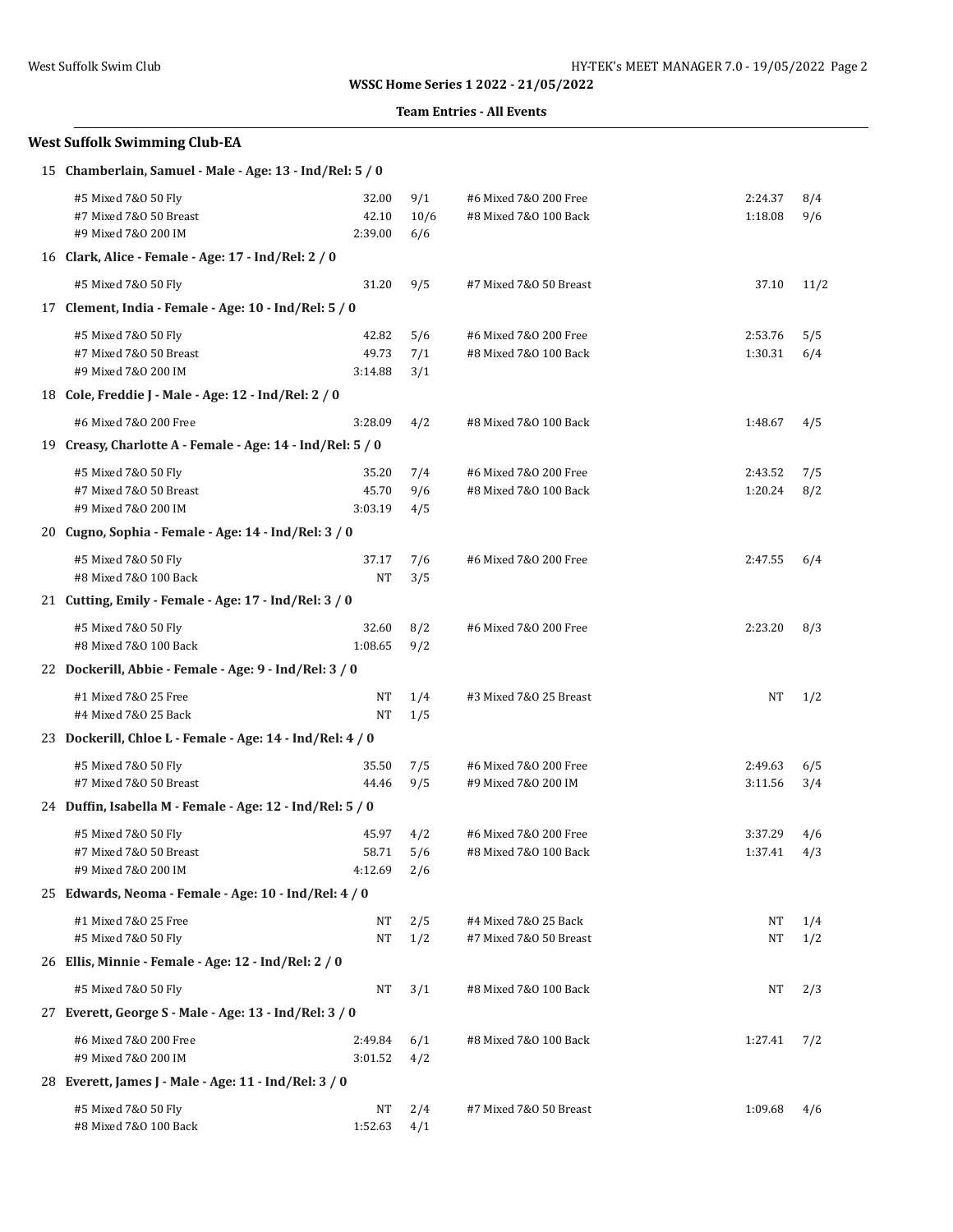### **Team Entries - All Events**

# **West Suffolk Swimming Club-EA**

| 29 Fairhurst, Phoebe - Female - Age: 12 - Ind/Rel: 5 / 0             |                             |                   |                                                |                    |            |
|----------------------------------------------------------------------|-----------------------------|-------------------|------------------------------------------------|--------------------|------------|
| #5 Mixed 7&0 50 Fly<br>#7 Mixed 7&0 50 Breast<br>#9 Mixed 7&0 200 IM | 1:03.30<br>58.86<br>4:06.37 | 3/2<br>4/3<br>2/1 | #6 Mixed 7&0 200 Free<br>#8 Mixed 7&0 100 Back | NT<br>1:57.56      | 2/1<br>3/4 |
| 30 Fairhurst, Sophia - Female - Age: 11 - Ind/Rel: 4 / 0             |                             |                   |                                                |                    |            |
| #5 Mixed 7&0 50 Fly<br>#7 Mixed 7&0 50 Breast                        | NT<br>NT                    | 2/1<br>2/2        | #6 Mixed 7&0 200 Free<br>#8 Mixed 7&0 100 Back | NT<br>NT           | 1/5<br>2/5 |
| 31 Freeman, Francesca - Female - Age: 15 - Ind/Rel: 3 / 0            |                             |                   |                                                |                    |            |
| #5 Mixed 7&0 50 Fly<br>#8 Mixed 7&0 100 Back                         | 32.90<br>1:13.77            | 8/1<br>9/1        | #6 Mixed 7&0 200 Free                          | 2:32.26            | 8/1        |
| 32 Gideon, Mia - Female - Age: 12 - Ind/Rel: 1 / 0                   |                             |                   |                                                |                    |            |
| #7 Mixed 7&0 50 Breast                                               | NT                          | 3/4               |                                                |                    |            |
| 33 Gilbert, Hannah L - Female - Age: 13 - Ind/Rel: 5 / 0             |                             |                   |                                                |                    |            |
| #5 Mixed 7&0 50 Fly<br>#7 Mixed 7&0 50 Breast<br>#9 Mixed 7&0 200 IM | 55.91<br>56.72<br>NT        | 4/6<br>5/2<br>1/2 | #6 Mixed 7&0 200 Free<br>#8 Mixed 7&0 100 Back | NT<br>2:01.34      | 2/4<br>3/2 |
| 34 Gilbrook, Katy - Female - Age: 15 - Ind/Rel: 5 / 0                |                             |                   |                                                |                    |            |
| #5 Mixed 7&0 50 Fly<br>#7 Mixed 7&0 50 Breast<br>#9 Mixed 7&0 200 IM | 37.48<br>42.85<br>2:51.56   | 6/4<br>9/4<br>5/5 | #6 Mixed 7&0 200 Free<br>#8 Mixed 7&0 100 Back | 2:31.37<br>1:19.95 | 8/5<br>8/4 |
| 35 Govier, Lexi - Female - Age: 10 - Ind/Rel: 2 / 0                  |                             |                   |                                                |                    |            |
| #3 Mixed 7&0 25 Breast                                               | NT                          | 2/2               | #7 Mixed 7&0 50 Breast                         | NT                 | 1/3        |
| 36 Grant, Olivia - Female - Age: 14 - Ind/Rel: 2 / 0                 |                             |                   |                                                |                    |            |
| #5 Mixed 7&0 50 Fly                                                  | NT                          | 3/5               | #7 Mixed 7&0 50 Breast                         | 45.99              | 8/3        |
| 37 Hatzixanthis, Theo - Male - Age: 10 - Ind/Rel: 4 / 0              |                             |                   |                                                |                    |            |
| #1 Mixed 7&0 25 Free<br>#3 Mixed 7&0 25 Breast                       | NT<br>NT                    | 2/2<br>3/5        | #2 Mixed 7&0 25 Fly<br>#7 Mixed 7&0 50 Breast  | NT<br>NT           | 1/3<br>1/4 |
| 38 Howden, Elizabeth - Female - Age: 13 - Ind/Rel: 3 / 0             |                             |                   |                                                |                    |            |
| #5 Mixed 7&0 50 Fly<br>#8 Mixed 7&0 100 Back                         | 41.31<br>1:56.96            | 5/4<br>3/3        | #7 Mixed 7&0 50 Breast                         | 56.91              | 5/5        |
| 39 Humphrey, Freya - Female - Age: 15 - Ind/Rel: 2 / 0               |                             |                   |                                                |                    |            |
| #6 Mixed 7&0 200 Free                                                | NT                          | 3/6               | #8 Mixed 7&0 100 Back                          | 1:30.59            | 6/2        |
| 40 Kimpton, Andrew - Male - Age: 30 - Ind/Rel: 2 / 0                 |                             |                   |                                                |                    |            |
| #6 Mixed 7&0 200 Free                                                | 2:07.28                     | 9/4               | #9 Mixed 7&0 200 IM                            | 2:22.43            | 6/4        |
| 41 Lambert, Oliver - Male - Age: 12 - Ind/Rel: 2 / 0                 |                             |                   |                                                |                    |            |
| #6 Mixed 7&0 200 Free                                                | NT                          | 1/3               | #7 Mixed 7&0 50 Breast                         | NT                 | 3/1        |
| 42 Lancee, Daisy - Female - Age: 10 - Ind/Rel: 3 / 0                 |                             |                   |                                                |                    |            |
| #1 Mixed 7&0 25 Free<br>#4 Mixed 7&0 25 Back                         | NT<br>NT                    | 2/4<br>2/5        | #3 Mixed 7&0 25 Breast                         | NT                 | 1/3        |
| 43 Langford, Grace - Female - Age: 10 - Ind/Rel: 2 / 0               |                             |                   |                                                |                    |            |
| #1 Mixed 7&0 25 Free                                                 | NT                          | 2/1               | #3 Mixed 7&0 25 Breast                         | NT                 | 2/4        |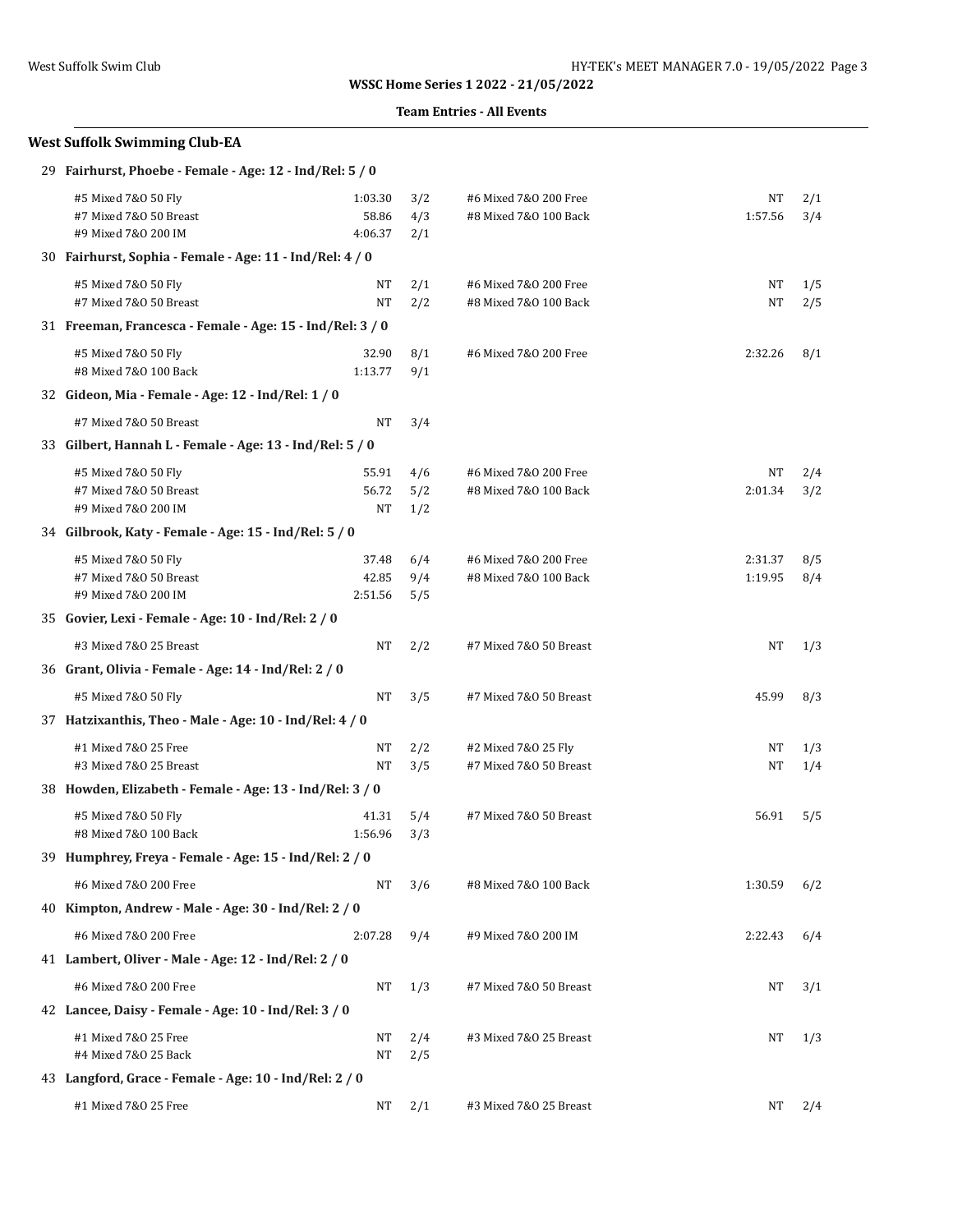### **Team Entries - All Events**

## **West Suffolk Swimming Club-EA**

| 44 Lorejo, Edison L - Male - Age: 13 - Ind/Rel: 4 / 0 |  |  |
|-------------------------------------------------------|--|--|
|                                                       |  |  |

| #5 Mixed 7&0 50 Fly                                             | 32.31     | 9/6  | #7 Mixed 7&0 50 Breast | 41.08     | 10/4 |
|-----------------------------------------------------------------|-----------|------|------------------------|-----------|------|
| #8 Mixed 7&0 100 Back                                           | 1:26.72   | 7/4  | #9 Mixed 7&0 200 IM    | 2:44.53   | 5/4  |
| 45 Lupsa, David - Male - Age: 12 - Ind/Rel: 4 / 0               |           |      |                        |           |      |
| #5 Mixed 7&0 50 Fly                                             | 55.94     | 3/3  | #6 Mixed 7&0 200 Free  | 3:32.49   | 4/5  |
| #7 Mixed 7&0 50 Breast                                          | 58.98     | 4/4  | #8 Mixed 7&0 100 Back  | NT        | 3/1  |
| 46 Manton, Eloise - Female - Age: 15 - Ind/Rel: 4 / 0           |           |      |                        |           |      |
| #5 Mixed 7&0 50 Fly                                             | 41.60     | 5/5  | #6 Mixed 7&0 200 Free  | 2:48.31   | 6/2  |
| #7 Mixed 7&0 50 Breast                                          | 41.22     | 10/2 | #9 Mixed 7&0 200 IM    | 3:08.19   | 3/3  |
| 47 Marshall, Grace - Female - Age: 14 - Ind/Rel: 3 / 0          |           |      |                        |           |      |
| #5 Mixed 7&0 50 Fly                                             | 33.31     | 8/6  | #6 Mixed 7&0 200 Free  | 2:35.04   | 7/4  |
| #9 Mixed 7&0 200 IM                                             | 2:57.59   | 5/6  |                        |           |      |
| 48 Marshall, Lewis J - Male - Age: 14 - Ind/Rel: 4 / 0          |           |      |                        |           |      |
| #5 Mixed 7&0 50 Fly                                             | 44.47     | 4/4  | #6 Mixed 7&0 200 Free  | 3:23.83   | 4/4  |
| #7 Mixed 7&0 50 Breast                                          | 50.30     | 6/3  | #8 Mixed 7&0 100 Back  | 1:30.81   | 6/5  |
| 49 McAnally, Jayden - Male - Age: 11 - Ind/Rel: 5 / 0           |           |      |                        |           |      |
| #1 Mixed 7&0 25 Free                                            | NT        | 3/3  | #2 Mixed 7&0 25 Fly    | NT        | 2/4  |
| #3 Mixed 7&0 25 Breast                                          | NT        | 3/2  | #4 Mixed 7&0 25 Back   | <b>NT</b> | 2/3  |
| #7 Mixed 7&0 50 Breast                                          | NT        | 2/4  |                        |           |      |
| 50 McDonald, Phoebe - Female - Age: 13 - Ind/Rel: 2 / 0         |           |      |                        |           |      |
| #7 Mixed 7&0 50 Breast                                          | 54.25     | 6/6  | #8 Mixed 7&0 100 Back  | 1:30.91   | 6/1  |
| 51 McKenny, Aidan - Male - Age: 15 - Ind/Rel: 3 / 0             |           |      |                        |           |      |
| #5 Mixed 7&0 50 Fly                                             | 40.90     | 5/3  | #6 Mixed 7&0 200 Free  | 2:16.21   | 9/2  |
| #7 Mixed 7&0 50 Breast                                          | 37.79     | 11/1 |                        |           |      |
| 52 McKenny, Sean - Male - Age: 17 - Ind/Rel: 2 / 0              |           |      |                        |           |      |
| #6 Mixed 7&0 200 Free                                           | 2:16.41   | 9/5  | #8 Mixed 7&0 100 Back  | 1:06.03   | 9/4  |
| 53 Moore, Poppy - Female - Age: 11 - Ind/Rel: 5 / 0             |           |      |                        |           |      |
| #5 Mixed 7&0 50 Fly                                             | 47.56     | 4/5  | #6 Mixed 7&0 200 Free  | 2:52.00   | 6/6  |
| #7 Mixed 7&0 50 Breast                                          | 48.36     | 7/3  | #8 Mixed 7&0 100 Back  | 1:32.13   | 5/3  |
| #9 Mixed 7&0 200 IM                                             | 3:26.72   | 2/4  |                        |           |      |
| 54 Mousley-Hastings, Phoebe - Female - Age: 19 - Ind/Rel: 3 / 0 |           |      |                        |           |      |
| #6 Mixed 7&0 200 Free                                           | 2:32.68   | 8/6  | #8 Mixed 7&0 100 Back  | 1:18.16   | 8/3  |
| #9 Mixed 7&0 200 IM                                             | 2:55.80   | 5/1  |                        |           |      |
| 55 Nakate-Lukoda, Neema - Female - Age: 12 - Ind/Rel: 4 / 0     |           |      |                        |           |      |
| #5 Mixed 7&0 50 Fly                                             | NT        | 2/3  | #6 Mixed 7&0 200 Free  | NT        | 2/5  |
| #7 Mixed 7&0 50 Breast                                          | NT        | 3/2  | #8 Mixed 7&0 100 Back  | NT        | 3/6  |
| 56 Nassanga-Lukoda, Kirabo - Female - Age: 11 - Ind/Rel: 4 / 0  |           |      |                        |           |      |
| #5 Mixed 7&0 50 Fly                                             | NT        | 2/5  | #6 Mixed 7&0 200 Free  | NΤ        | 1/2  |
| #7 Mixed 7&0 50 Breast                                          | NT        | 2/3  | #8 Mixed 7&0 100 Back  | NT        | 2/1  |
| 57 Nelder, Kaleb J - Male - Age: 11 - Ind/Rel: 3 / 0            |           |      |                        |           |      |
| #6 Mixed 7&0 200 Free                                           | <b>NT</b> | 1/4  | #7 Mixed 7&0 50 Breast | 1:11.53   | 3/3  |
| #8 Mixed 7&0 100 Back                                           | NT        | 2/4  |                        |           |      |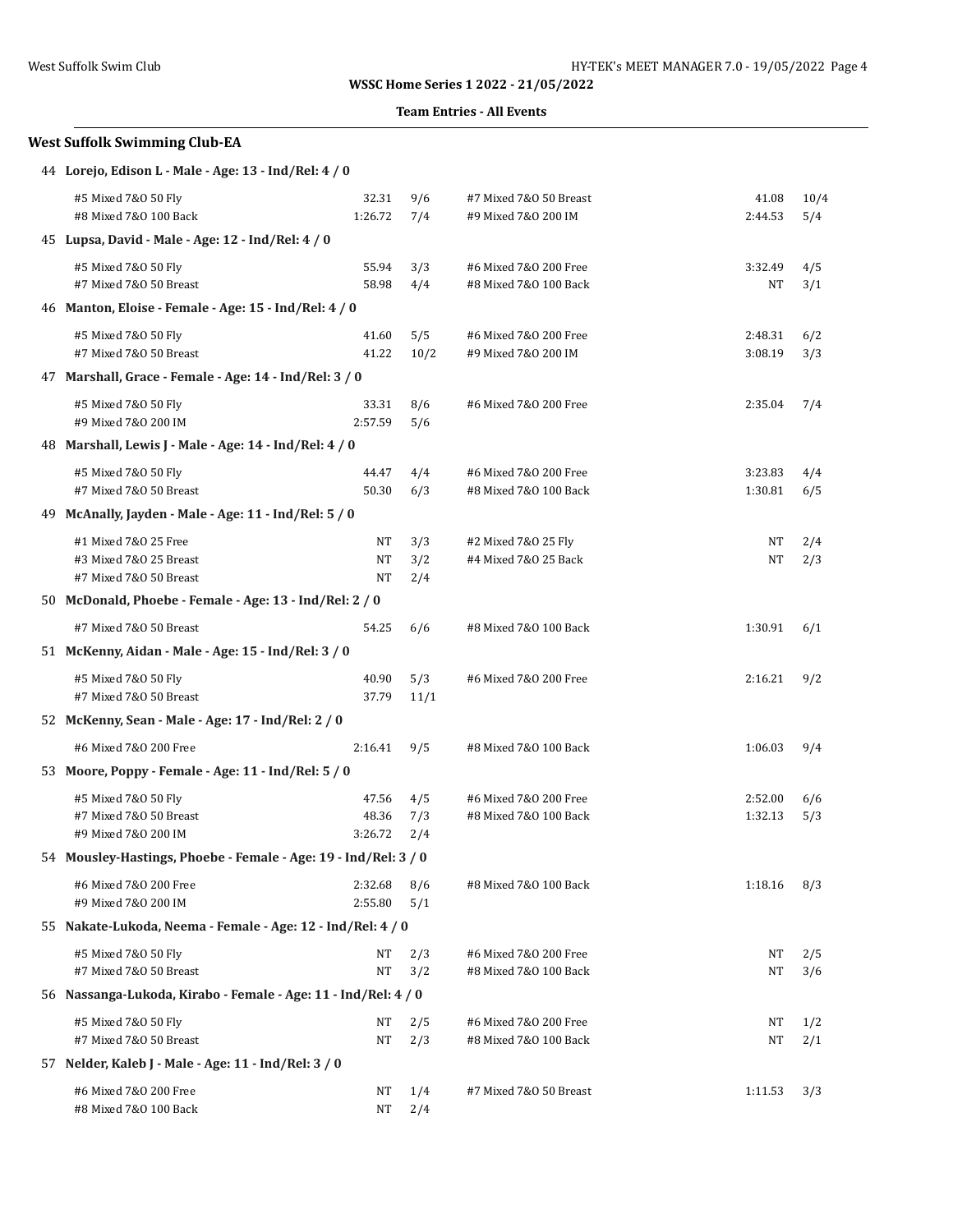### **Team Entries - All Events**

## **West Suffolk Swimming Club-EA**

| 58 Nelson, Tia - Female - Age: 10 - Ind/Rel: 4 / 0 |  |  |  |  |  |  |  |  |  |
|----------------------------------------------------|--|--|--|--|--|--|--|--|--|
|----------------------------------------------------|--|--|--|--|--|--|--|--|--|

| #1 Mixed 7&0 25 Free                                       | NT               | 3/6        | #2 Mixed 7&0 25 Fly    | NT                 | 2/2        |
|------------------------------------------------------------|------------------|------------|------------------------|--------------------|------------|
| #3 Mixed 7&0 25 Breast                                     | NT               | 2/3        | #4 Mixed 7&0 25 Back   | NT                 | 1/2        |
| 59 Norton, Ethel - Female - Age: 9 - Ind/Rel: 2 / 0        |                  |            |                        |                    |            |
| #1 Mixed 7&0 25 Free                                       | NT               | 1/3        | #2 Mixed 7&0 25 Fly    | NT                 | 1/2        |
| 60 Page, Harry R - Male - Age: 13 - Ind/Rel: 3 / 0         |                  |            |                        |                    |            |
| #5 Mixed 7&0 50 Fly                                        | 43.69            | 4/3        | #7 Mixed 7&0 50 Breast | 48.43              | 7/4        |
| #8 Mixed 7&0 100 Back                                      | 1:28.84          | 7/6        |                        |                    |            |
| 61 Palmer, Louis - Male - Age: 11 - Ind/Rel: 2 / 0         |                  |            |                        |                    |            |
| #6 Mixed 7&0 200 Free                                      | 3:11.79          | 4/3        | #9 Mixed 7&0 200 IM    | 3:52.29            | 2/5        |
| 62 Palmer, Max - Male - Age: 11 - Ind/Rel: 2 / 0           |                  |            |                        |                    |            |
| #6 Mixed 7&0 200 Free                                      | 3:43.34          | 3/2        | #7 Mixed 7&0 50 Breast | 55.05              | 5/3        |
| 63 Perry, Eloise - Female - Age: 15 - Ind/Rel: 3 / 0       |                  |            |                        |                    |            |
| #6 Mixed 7&0 200 Free                                      | 2:24.81          | 8/2        | #7 Mixed 7&0 50 Breast | 42.15              | 9/3        |
| #8 Mixed 7&0 100 Back                                      | 1:20.54          | 8/5        |                        |                    |            |
| 64 Perry, Rosie - Female - Age: 11 - Ind/Rel: 2 / 0        |                  |            |                        |                    |            |
| #5 Mixed 7&0 50 Fly                                        | NT               | 1/4        | #7 Mixed 7&0 50 Breast | 52.00              | 6/2        |
| 65 Pietzka, Rosie - Female - Age: 14 - Ind/Rel: 5 / 0      |                  |            |                        |                    |            |
| #5 Mixed 7&0 50 Fly                                        | 39.33            | 6/1        | #6 Mixed 7&0 200 Free  | 2:58.29            | 5/1        |
| #7 Mixed 7&0 50 Breast                                     | 47.10            | 8/1        | #8 Mixed 7&0 100 Back  | 1:35.74            | 5/6        |
| #9 Mixed 7&0 200 IM                                        | NT               | 1/4        |                        |                    |            |
| 66 Pullen, Rosie - Female - Age: 13 - Ind/Rel: 1 / 0       |                  |            |                        |                    |            |
| #6 Mixed 7&0 200 Free                                      | NT               | 2/2        |                        |                    |            |
| 67 Reed, Freya - Female - Age: 11 - Ind/Rel: 4 / 0         |                  |            |                        |                    |            |
| #5 Mixed 7&0 50 Fly                                        | NT               | 2/2        | #7 Mixed 7&0 50 Breast | NT                 | 2/5        |
| #8 Mixed 7&0 100 Back                                      | NT               | 1/3        | #9 Mixed 7&0 200 IM    | NT                 | 1/5        |
| 68 Richards, Seren G - Female - Age: 13 - Ind/Rel: 3 / 0   |                  |            |                        |                    |            |
| #6 Mixed 7&0 200 Free                                      | NT               | 2/3        | #7 Mixed 7&0 50 Breast | 59.18              | 4/2        |
| #8 Mixed 7&0 100 Back                                      | 1:46.97          | 4/2        |                        |                    |            |
| 69 Richardson, Ollie - Male - Age: 11 - Ind/Rel: 3 / 0     |                  |            |                        |                    |            |
| #1 Mixed 7&0 25 Free<br>#4 Mixed 7&0 25 Back               | NT<br>NT         | 3/4<br>2/4 | #3 Mixed 7&0 25 Breast | NT                 | 3/3        |
| 70 Richardson, Toby C - Male - Age: 16 - Ind/Rel: 3 / 0    |                  |            |                        |                    |            |
|                                                            |                  |            |                        |                    |            |
| #5 Mixed 7&0 50 Fly<br>#9 Mixed 7&0 200 IM                 | 32.43<br>2:36.56 | 8/3<br>6/1 | #7 Mixed 7&0 50 Breast | 36.05              | 11/4       |
| 71 Roe, Charlotte-Ella - Female - Age: 15 - Ind/Rel: 5 / 0 |                  |            |                        |                    |            |
|                                                            |                  |            | #6 Mixed 7&0 200 Free  |                    |            |
| #5 Mixed 7&0 50 Fly<br>#7 Mixed 7&0 50 Breast              | 36.91<br>48.52   | 7/1<br>7/2 | #8 Mixed 7&0 100 Back  | 2:35.75<br>1:25.31 | 7/2<br>7/3 |
| #9 Mixed 7&0 200 IM                                        | 3:01.51          | 4/4        |                        |                    |            |
| 72 Roe, Emelia - Female - Age: 12 - Ind/Rel: 5 / 0         |                  |            |                        |                    |            |
| #5 Mixed 7&0 50 Fly                                        | 42.00            | 5/1        | #6 Mixed 7&0 200 Free  | 2:53.04            | 5/4        |
| #7 Mixed 7&0 50 Breast                                     | 48.28            | 8/6        | #8 Mixed 7&0 100 Back  | 1:32.39            | 5/4        |
| #9 Mixed 7&0 200 IM                                        | 3:17.42          | 3/6        |                        |                    |            |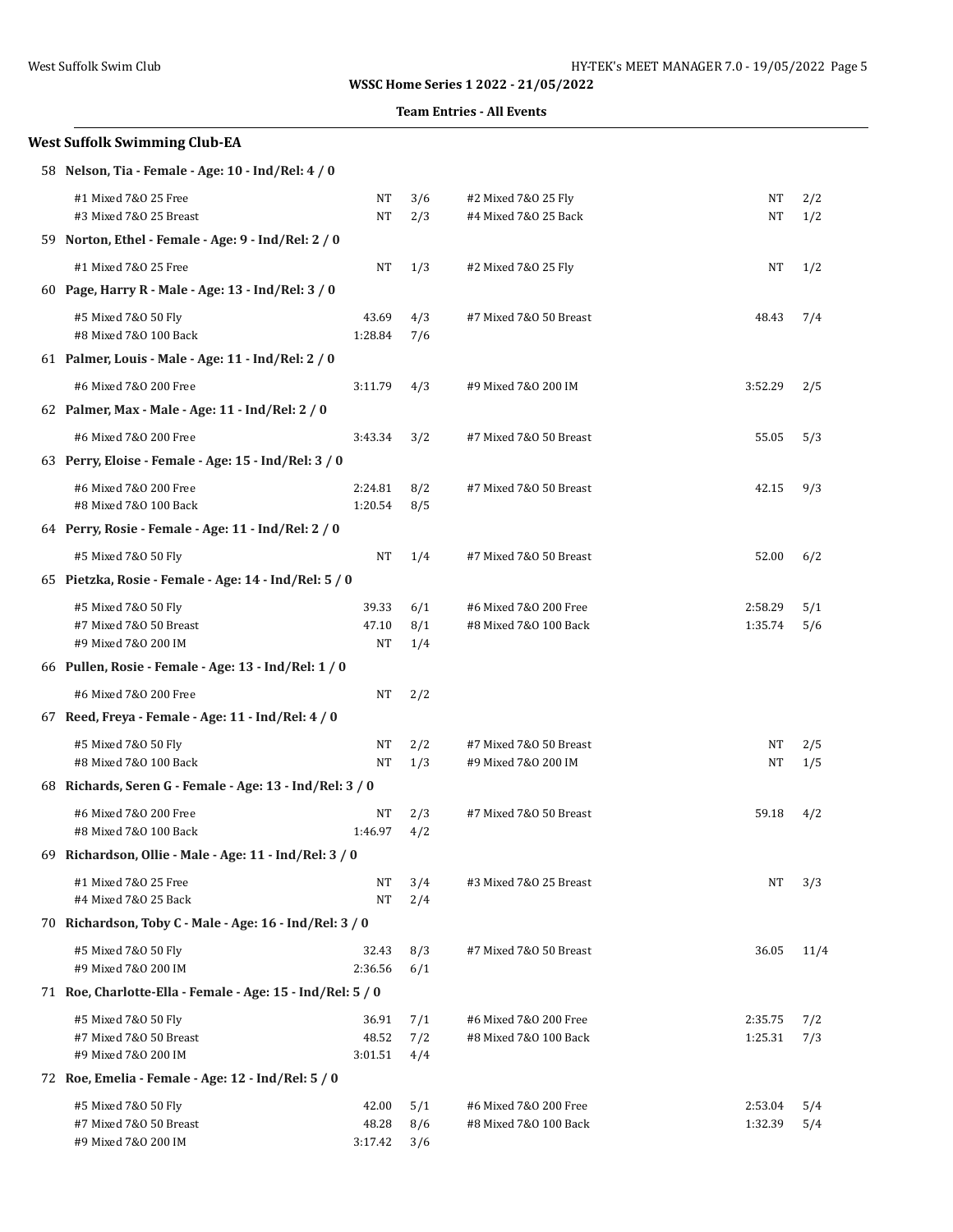### **Team Entries - All Events**

| <b>West Suffolk Swimming Club-EA</b>                                               |         |      |                        |         |      |
|------------------------------------------------------------------------------------|---------|------|------------------------|---------|------|
| 73 Ryder, Willow - Female - Age: 9 - Ind/Rel: 4 / 0                                |         |      |                        |         |      |
| #1 Mixed 7&0 25 Free                                                               | NT      | 1/2  | #2 Mixed 7&0 25 Fly    | NT      | 1/4  |
| #3 Mixed 7&0 25 Breast                                                             | NT      | 1/4  | #4 Mixed 7&0 25 Back   | NΤ      | 1/1  |
| 74 Seys, Libby - Female - Age: 17 - Ind/Rel: 2 / 0                                 |         |      |                        |         |      |
| #5 Mixed 7&0 50 Fly                                                                | 34.18   | 7/3  | #7 Mixed 7&0 50 Breast | 41.34   | 10/5 |
| 75 Sinclair, Emily - Female - Age: 12 - Ind/Rel: 5 / 0                             |         |      |                        |         |      |
| #5 Mixed 7&0 50 Fly                                                                | 35.30   | 7/2  | #6 Mixed 7&0 200 Free  | 2:44.50 | 7/6  |
| #7 Mixed 7&0 50 Breast                                                             | 46.96   | 8/2  | #8 Mixed 7&0 100 Back  | 1:34.33 | 5/1  |
| #9 Mixed 7&0 200 IM                                                                | 3:07.24 | 4/6  |                        |         |      |
| 76 Stewart, Ella - Female - Age: 13 - Ind/Rel: 3 / 0                               |         |      |                        |         |      |
| #5 Mixed 7&0 50 Fly                                                                | 37.30   | 6/3  | #6 Mixed 7&0 200 Free  | 2:44.19 | 7/1  |
| #9 Mixed 7&0 200 IM                                                                | 3:01.43 | 4/3  |                        |         |      |
| 77 Stewart, Erin - Female - Age: 11 - Ind/Rel: 4 / 0                               |         |      |                        |         |      |
| #5 Mixed 7&0 50 Fly                                                                | 52.84   | 4/1  | #6 Mixed 7&0 200 Free  | 3:38.75 | 3/4  |
| #7 Mixed 7&0 50 Breast                                                             | 56.00   | 5/4  | #9 Mixed 7&0 200 IM    | 3:45.85 | 2/2  |
| 78 Vidal-Greenwood, Harry - Male - Age: 11 - Ind/Rel: 5 / 0                        |         |      |                        |         |      |
| #1 Mixed 7&0 25 Free                                                               | NΤ      | 3/2  | #2 Mixed 7&0 25 Fly    | NΤ      | 2/3  |
| #3 Mixed 7&0 25 Breast                                                             | NΤ      | 3/4  | #4 Mixed 7&0 25 Back   | NΤ      | 2/2  |
| #5 Mixed 7&0 50 Fly                                                                | NT      | 1/3  |                        |         |      |
| 79 Wagstaff, Charlie T - Male - Age: 14 - Ind/Rel: 5 / 0                           |         |      |                        |         |      |
| #5 Mixed 7&0 50 Fly                                                                | 40.09   | 6/6  | #6 Mixed 7&0 200 Free  | 2:52.74 | 5/3  |
| #7 Mixed 7&0 50 Breast                                                             | 51.75   | 6/4  | #8 Mixed 7&0 100 Back  | 1:32.53 | 5/2  |
| #9 Mixed 7&0 200 IM                                                                | 3:25.05 | 2/3  |                        |         |      |
| 80 Wagstaff, Harry - Male - Age: 9 - Ind/Rel: 2 / 0                                |         |      |                        |         |      |
| #7 Mixed 7&0 50 Breast                                                             | 57.09   | 5/1  | #8 Mixed 7&0 100 Back  | NΤ      | 1/2  |
| 81 Watson, Freya M - Female - Age: 15 - Ind/Rel: 5 / 0                             |         |      |                        |         |      |
| #5 Mixed 7&0 50 Fly                                                                | 38.63   | 6/2  | #6 Mixed 7&0 200 Free  | 2:53.19 | 5/2  |
| #7 Mixed 7&0 50 Breast                                                             | 47.04   | 8/5  | #8 Mixed 7&0 100 Back  | 1:31.47 | 6/6  |
| #9 Mixed 7&0 200 IM                                                                | 3:14.45 | 3/5  |                        |         |      |
| 82 Watson, Theo B - Male - Age: 12 - Ind/Rel: 5 / 0                                |         |      |                        |         |      |
| #5 Mixed 7&0 50 Fly                                                                | 56.31   | 3/4  | #6 Mixed 7&0 200 Free  | 3:33.99 | 4/1  |
| #7 Mixed 7&0 50 Breast<br>#9 Mixed 7&0 200 IM                                      | 1:03.68 | 4/1  | #8 Mixed 7&0 100 Back  | 1:54.37 | 4/6  |
| 83 Wheeler, Harry - Male - Age: 15 - Ind/Rel: 2 / 0                                | 4:17.04 | 1/3  |                        |         |      |
|                                                                                    |         |      |                        |         |      |
| #7 Mixed 7&0 50 Breast<br>84 Widdicks, Albie - Male - Age: 10 - Ind/Rel: 4 / 0     | 43.14   | 9/2  | #8 Mixed 7&0 100 Back  | 1:23.96 | 8/6  |
|                                                                                    |         |      |                        |         |      |
| #1 Mixed 7&0 25 Free                                                               | NT      | 2/3  | #2 Mixed 7&0 25 Fly    | NT      | 2/5  |
| #3 Mixed 7&0 25 Breast<br>85 Wright, Elizabeth - Female - Age: 15 - Ind/Rel: 4 / 0 | NT      | 2/5  | #4 Mixed 7&0 25 Back   | NΤ      | 1/3  |
|                                                                                    |         |      |                        |         |      |
| #5 Mixed 7&0 50 Fly                                                                | 32.59   | 8/4  | #6 Mixed 7&0 200 Free  | 2:20.57 | 9/6  |
| #7 Mixed 7&0 50 Breast                                                             | 37.70   | 11/5 | #9 Mixed 7&0 200 IM    | 2:36.15 | 6/5  |
| 86 Yeo, Tom - Male - Age: 12 - Ind/Rel: 2 / 0                                      |         |      |                        |         |      |
| #6 Mixed 7&0 200 Free                                                              | 3:45.28 | 3/1  | #7 Mixed 7&0 50 Breast | 49.88   | 7/6  |